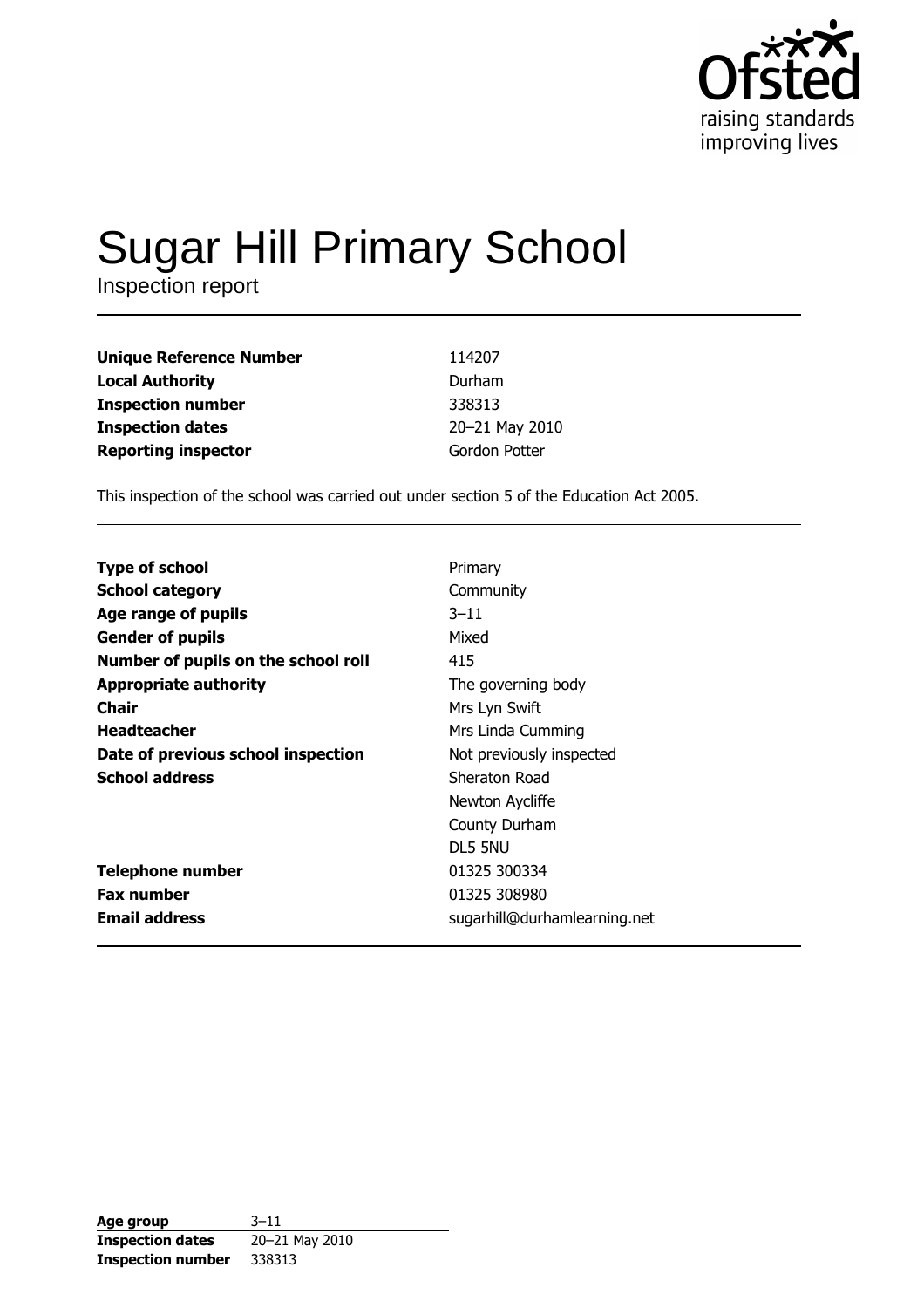The Office for Standards in Education, Children's Services and Skills (Ofsted) regulates and inspects to achieve excellence in the care of children and young people, and in education and skills for learners of all ages. It regulates and inspects childcare and children's social care, and inspects the Children and Family Court Advisory Support Service (Cafcass), schools, colleges, initial teacher training, work-based learning and skills training, adult and community learning, and education and training in prisons and other secure establishments. It rates council children's services, and inspects services for looked after children, safequarding and child protection.

Further copies of this report are obtainable from the school. Under the Education Act 2005, the school must provide a copy of this report free of charge to certain categories of people. A charge not exceeding the full cost of reproduction may be made for any other copies supplied.

If you would like a copy of this document in a different format, such as large print or Braille, please telephone 08456 404045, or email enquiries@ofsted.gov.uk.

You may copy all or parts of this document for non-commercial educational purposes, as long as you give details of the source and date of publication and do not alter the documentation in any way.

Royal Exchange Buildings St Ann's Square Manchester M2 7LA T: 08456 404045 Textphone: 0161 618 8524 E: enquiries@ofsted.gov.uk W: www.ofsted.gov.uk © Crown copyright 2010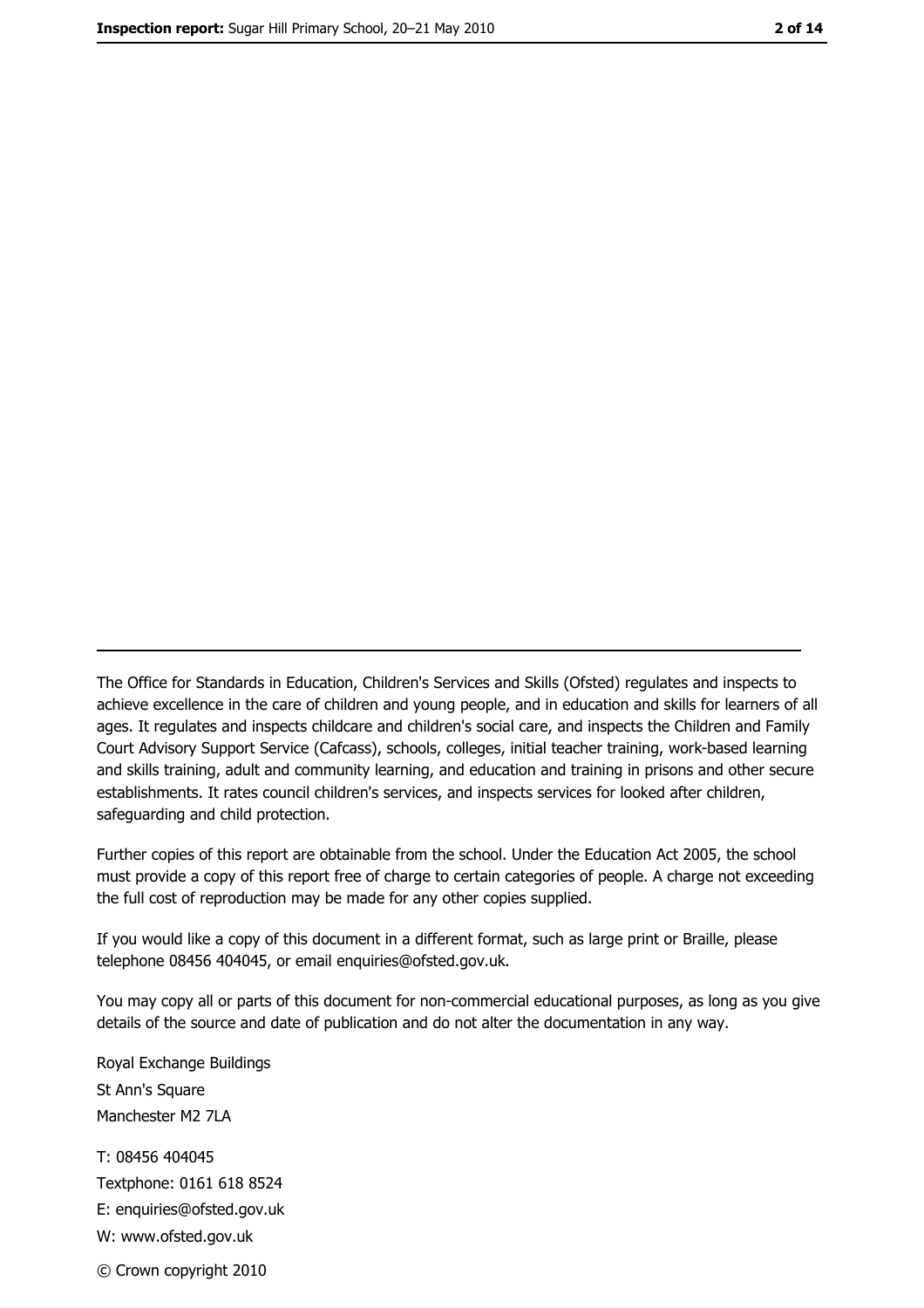# **Introduction**

This inspection was carried out by four additional inspectors. The inspectors visited 35 lessons taught by 13 teachers, and held meetings with governors, staff and groups of pupils. They observed the school's work, and looked at school policies and documentation, pupils' work, assessment data, monitoring records and strategic planning. They also scrutinised 111 questionnaires returned by parents and carers as well as questionnaires from staff.

The inspection team reviewed many aspects of the school's work. It looked in detail at the following:

- the quality of teaching, to ensure that it is strong enough to enable pupils to make  $\blacksquare$ at least satisfactory progress and to overcome a legacy of underachievement
- the effectiveness of strategies to raise attainment, especially in English and for the  $\blacksquare$ most able pupils
- pupils' understanding of life in other countries and the multicultural make-up of  $\blacksquare$ society in the United Kingdom.

# **Information about the school**

This is a much larger than average primary school. The proportion of pupils known to be eligible for free school meals is above average. The largest majority of pupils are from White British heritage backgrounds. The proportions of pupils with special educational needs and/or disabilities and of those with a statement of special educational needs are above average. The school has achieved the Healthy Schools, Artsmark and Activemark awards. The headteacher has been in post since January 2008.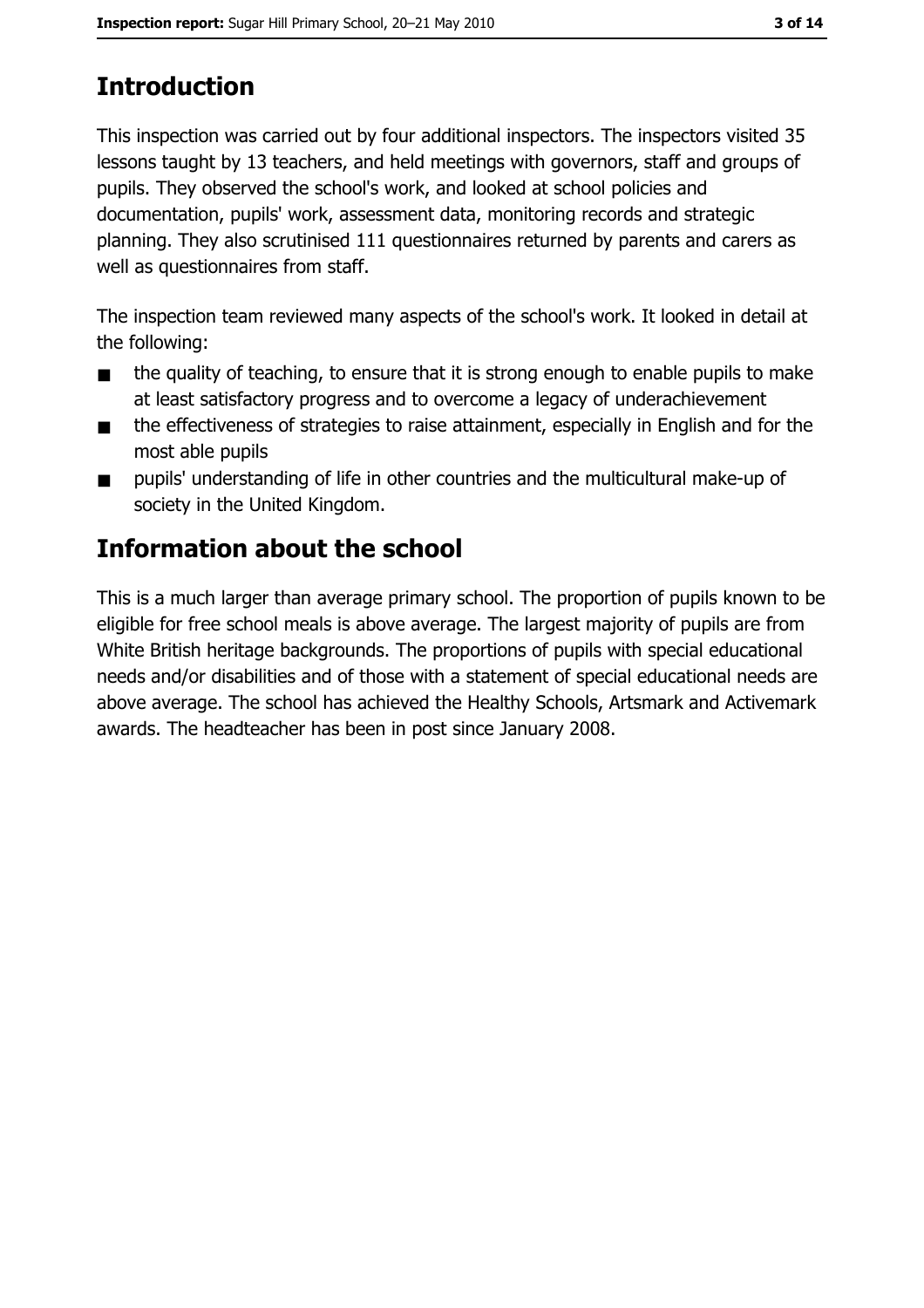# **Inspection judgements**

## Overall effectiveness: how good is the school?

## The school's capacity for sustained improvement

## **Main findings**

In this good school, pupils behave well and are very keen to learn. They make good progress because effective teaching makes learning fun and engages pupils in a range of interesting activities. All staff provide sensitive care and support which ensure that pupils' well-being and personal development are promoted well. As a result pupils are happy, feel safe and know how to stay healthy. The curriculum is good overall. It is strongly focused on developing pupils' skills in English and mathematics and is increasingly based on topics which reflect pupils' interests. However, there are too few opportunities for pupils to investigate together, to solve problems and to apply their skills. The school has much useful data about pupils' skills and abilities and employs it well to ensure that pupils know at what level they are working, and to plan work to challenge pupils at all levels. This applies also in the Early Years Foundation Stage, where good teaching and planning ensure that activities are well matched to learning goals. The school is justly proud of its inclusive nature and its well-established place at the heart of the community. There are good partnerships with outside agencies. The school has introduced effective programmes that have significantly improved attendance, which is now above average, and involve parents and carers more in their children's learning. As a result parents and carers are highly supportive of the school and how it supports pupils' social, moral and academic development.

Standards at the end of Key Stage 2 are broadly average in all subjects. However, the percentage of pupils who achieve the higher Level 5 has been below average, especially in English. Initiatives to improve pupils' writing have raised standards in English and mean that all groups of pupils, including the most able, now make good progress from their starting points. There are effective procedures to support pupils with special educational needs and/or disabilities.

The headteacher, ably supported by the senior leadership team and a recently constituted team of middle leaders, has revitalised the school after a period when standards declined. Their clear-sighted self-evaluation has meant that initiatives, including a more stimulating curriculum and more effective assessment strategies, have begun to raise attainment. Given the good quality of provision and good outcomes for pupils, this further ensures that the school's capacity to improve is good, and it provides good value for money. Pupils have a strong influence on what happens in school and a good understanding of their own culture and of other faiths. However, their understanding of life in other countries and of the multicultural make-up of society in the United Kingdom is less well developed.

# What does the school need to do to improve further?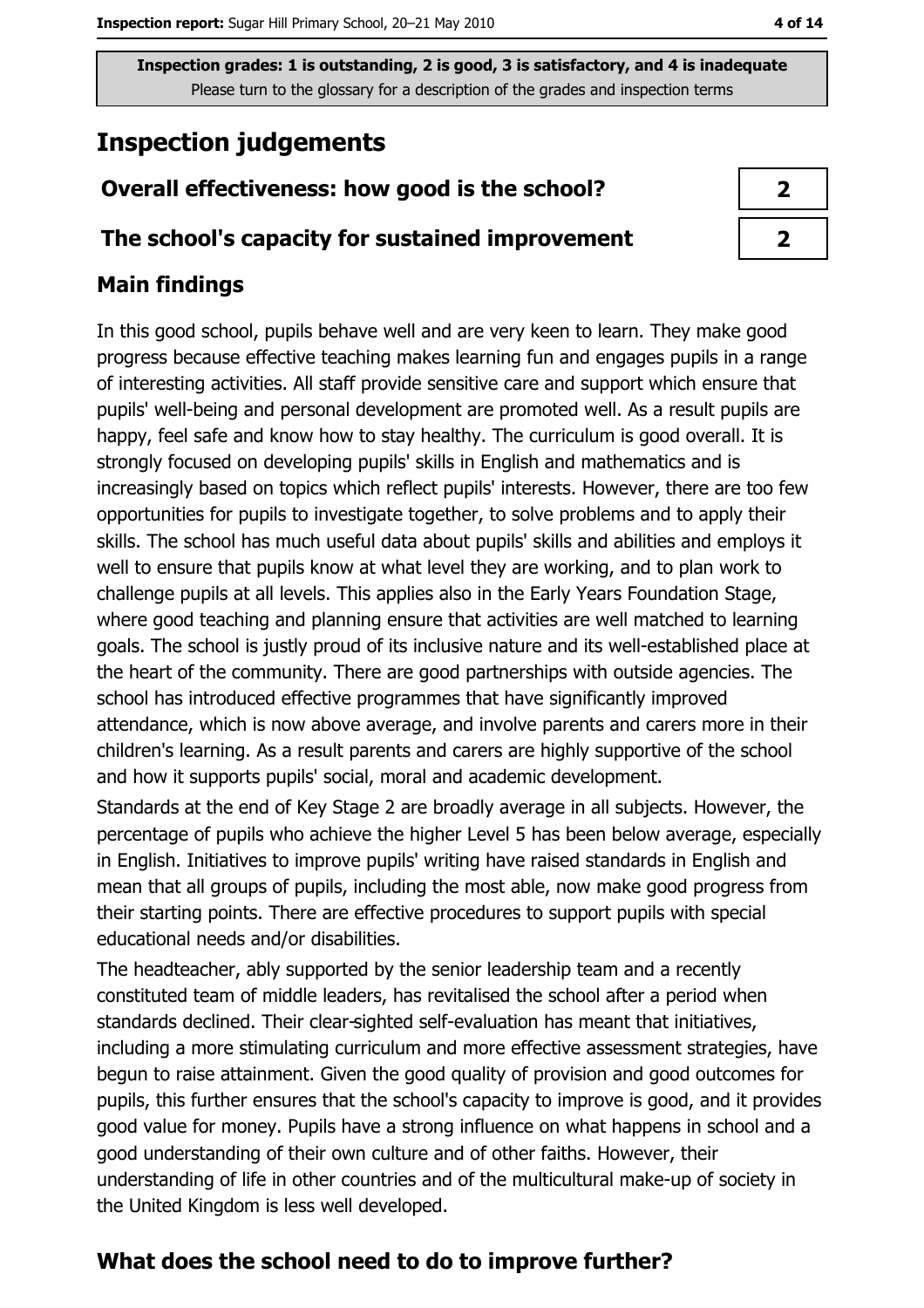- By 2011, raise pupils' attainment by ensuring that they have more opportunities to investigate together, to solve problems and to apply their skills across a range of subjects.
- Develop pupils' better understanding of life in other countries and of the  $\blacksquare$ multicultural make-up of society in the United Kingdom.

## **Outcomes for individuals and groups of pupils**

Pupils are courteous, have good attitudes, form positive relationships and show great keenness to do well in their work. They achieve well and clearly enjoy their learning. They achieve particularly well in the humanities and sport. They especially enjoy challenging and lively activities, such as using interactive whiteboard technology to discuss the plight of stranded travellers or to investigate volume.

From starting points in Year 1 which, overall, are below national expectations, pupils attain broadly average standards by the end of Year 6. Historically, pupils have made good progress in Key Stage 1, where attainment is typically broadly average at the end of Year 2. Recent improvements to the curriculum and in teaching mean that pupils in Key Stage 2 now make good progress. However, older pupils have not, as yet, had time to sufficiently overcome a legacy of underachievement in order to raise their attainment significantly. Pupils with special educational needs and/or disabilities are very well supported and make good progress.

Pupils are very aware of the importance of a healthy diet and of taking plenty of exercise. This is reflected in their keen involvement in physical education and the high take-up of healthy school meals. They care for one another well, have great respect for each other and for the adults in the school, and say they feel safe. Pupils are confident that they know exactly what to do in the event of a concern.

Pupils willingly take on roles as sports leaders, peer mediators and librarians. They make a positive contribution to the school community through the school council. This meets weekly and manages its own budget to fund playground equipment. Pupils support a range of charities and participate in competitions, activities with the local churches and contribute to the local newspaper. Despite above average attendance, pupils are equipped no better than satisfactorily for their future economic well-being because their skills in information and communication technology and working collaboratively are developing rather than secure, and they have average basic skills in English and mathematics.

These are the grades for pupils' outcomes

 $\overline{\mathbf{2}}$ 

The grades for attainment and attendance are: 1 is high; 2 is above average; 3 is broadly average; and 4 is low.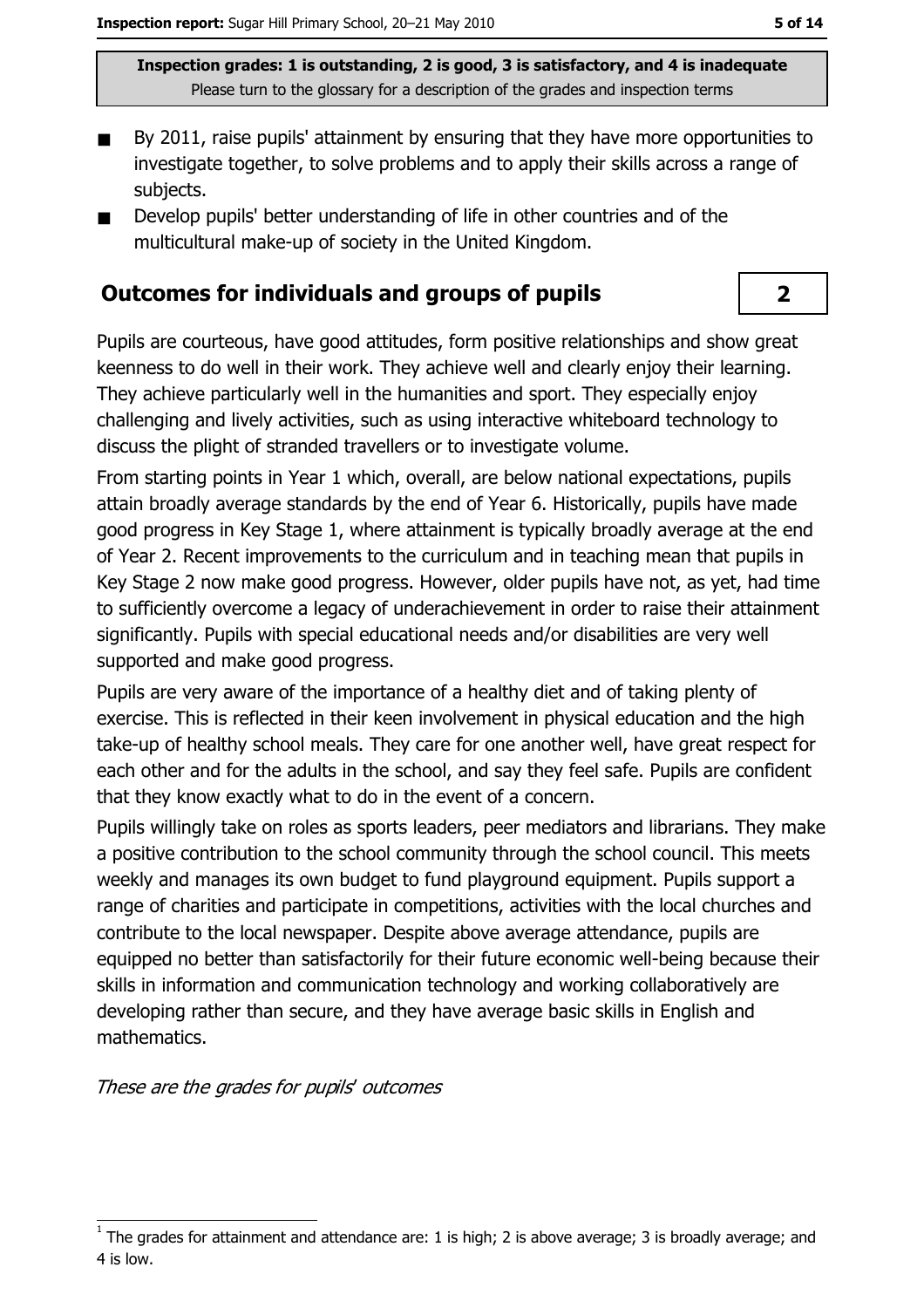| ۰. | ۰. |  |
|----|----|--|
|    |    |  |

| Pupils' achievement and the extent to which they enjoy their learning                                                     |                         |
|---------------------------------------------------------------------------------------------------------------------------|-------------------------|
| Taking into account:<br>Pupils' attainment <sup>1</sup>                                                                   | 3                       |
| The quality of pupils' learning and their progress                                                                        | 2                       |
| The quality of learning for pupils with special educational needs and/or<br>disabilities and their progress               | $\overline{2}$          |
| The extent to which pupils feel safe                                                                                      | $\mathbf{2}$            |
| <b>Pupils' behaviour</b>                                                                                                  | $\overline{\mathbf{2}}$ |
| The extent to which pupils adopt healthy lifestyles                                                                       | 2                       |
| The extent to which pupils contribute to the school and wider community                                                   |                         |
| The extent to which pupils develop workplace and other skills that will<br>contribute to their future economic well-being | 3                       |
| Taking into account:<br>Pupils' attendance <sup>1</sup>                                                                   | $\mathcal{P}$           |
| The extent of pupils' spiritual, moral, social and cultural development                                                   | 2                       |

#### How effective is the provision?

Pupils enjoy their lessons and learn quickly because they are set tasks that are challenging yet achievable, and given the confidence to tackle their work through well-targeted praise. Teachers use new technology and interactive whiteboards well and pupils respond enthusiastically to their use. They make it clear to pupils what they will learn and how they will know if they have succeeded, and check regularly that pupils are making progress. Teachers use guestions well to ascertain what pupils already know and to encourage them to expand their answers. However, there are too few lessons where pupils are encouraged to solve problems, apply their skills and to develop their own thinking. Teachers assess pupils' work carefully and use the information well to plan future work. Good marking helps pupils understand the next small steps needed to improve their work and, as a result, their progress is accelerated.

The curriculum contributes to good achievement by offering pupils a range of interesting activities, including more regular use of information and communication technology, which are increasingly based on pupils' own interests. This thematic approach is beginning to help pupils to see the links between subjects and to offer them opportunities to write about a range of topics. Special programmes to help particular groups or individual pupils are well planned and targeted, and effectively contribute to the good progress pupils make. For example, additional teaching of letter sounds for specific pupils is helping to improve their writing and there are good procedures to encourage reading. Well planned enrichment activities enable pupils to meet artists and writers, and they include opportunities to learn about work and enterprise activities. The recent residential visit by Year 6 pupils to France enabled them to experience life in a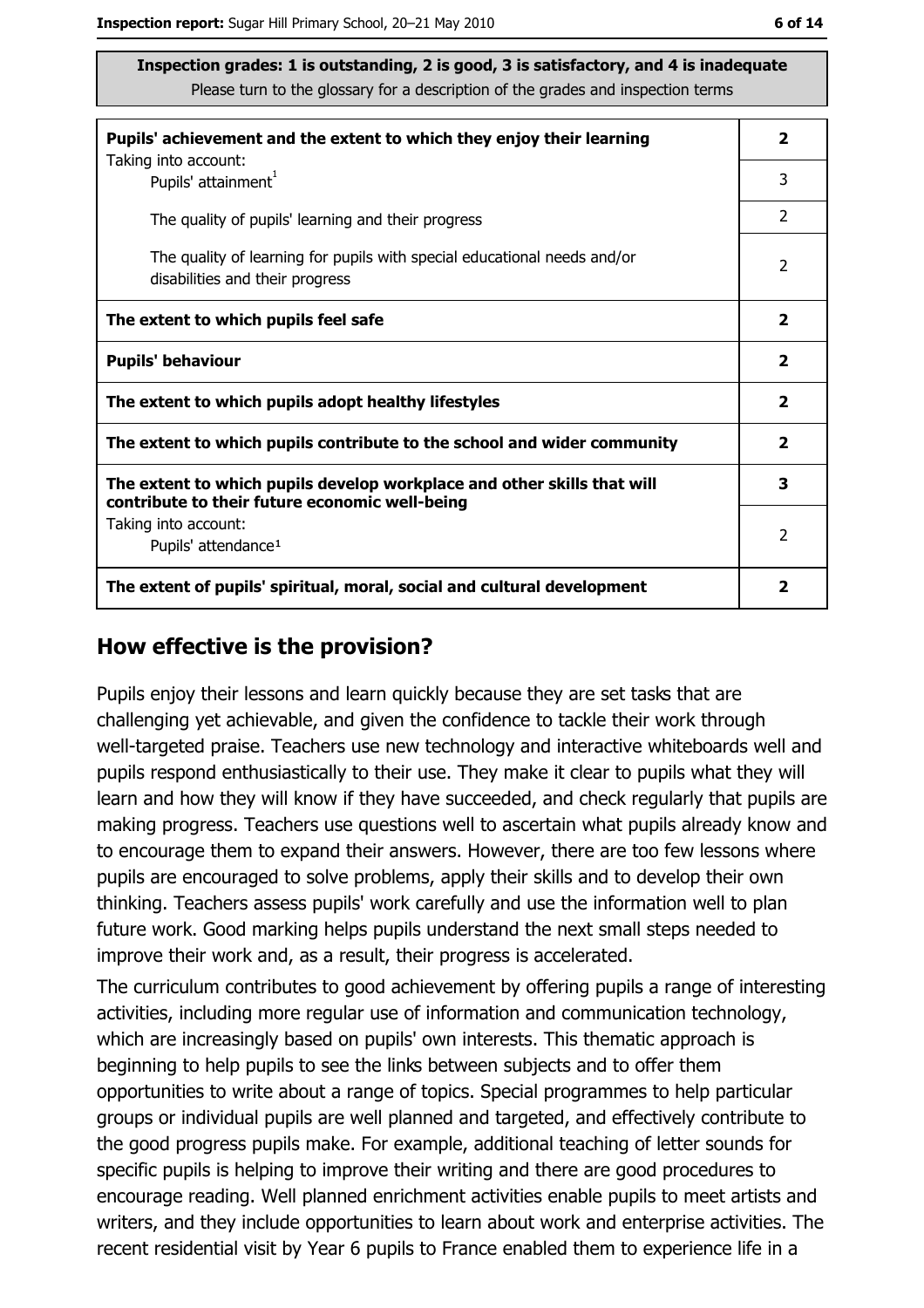different country and to expand their understanding of the First World War. There are many popular extra-curricular clubs which help pupils develop their skills in sporting, constructional and environmental activities, especially the development of the school garden.

Effective strategies, and the good work of the parent support advisor, fully involve parents and carers in supporting their children's learning and much improved attendance. Good procedures as pupils move through school and effective partnerships with local secondary schools ensure that pupils are prepared well for the next phase of their education.

These are the grades for the quality of provision

| The quality of teaching                                                                                    |  |
|------------------------------------------------------------------------------------------------------------|--|
| Taking into account:<br>The use of assessment to support learning                                          |  |
| The extent to which the curriculum meets pupils' needs, including, where<br>relevant, through partnerships |  |
| The effectiveness of care, guidance and support                                                            |  |

#### How effective are leadership and management?

The headteacher has determinedly, rigorously and skilfully pursued and implemented strategies that have brought about an improvement in school effectiveness. She has established an able senior leadership team and a team of middle leaders whose successful focus, through a well organised programme of continuing professional development, has been to improve teaching, the curriculum and the use of data to support learning. These clear priorities have been achieved alongside the eradication of a deficit budget and the refurbishment of the fabric of the school, including the Early Years Foundation Stage. The school knows itself well and plans for improvement are comprehensively outlined in the school development plan, which is monitored regularly and to which all staff and governors contribute. This has raised staff morale. Teachers relish their role in raising attainment and value their increased responsibility, accountability and the opportunity to contribute to the development of the school. Governors offer satisfactory challenge and their considered support has been helpful to the leadership team. The school is proud of its inclusive nature and has close links with outside agencies to support pupils who have a range of complex needs. This demonstrates well the school's commitment to promoting equal opportunities, tackling stereotypes and ensuring that discrimination against any group is avoided at all times. The school's good relationship with parents and carers benefits pupils' well-being and learning. The school's arrangements for safeguarding pupils meet government requirements and there are good procedures to ensure their safety. The school makes a satisfactory contribution to community cohesion. It is very clear about its place at the heart of the local community but its role in helping pupils realise their place as global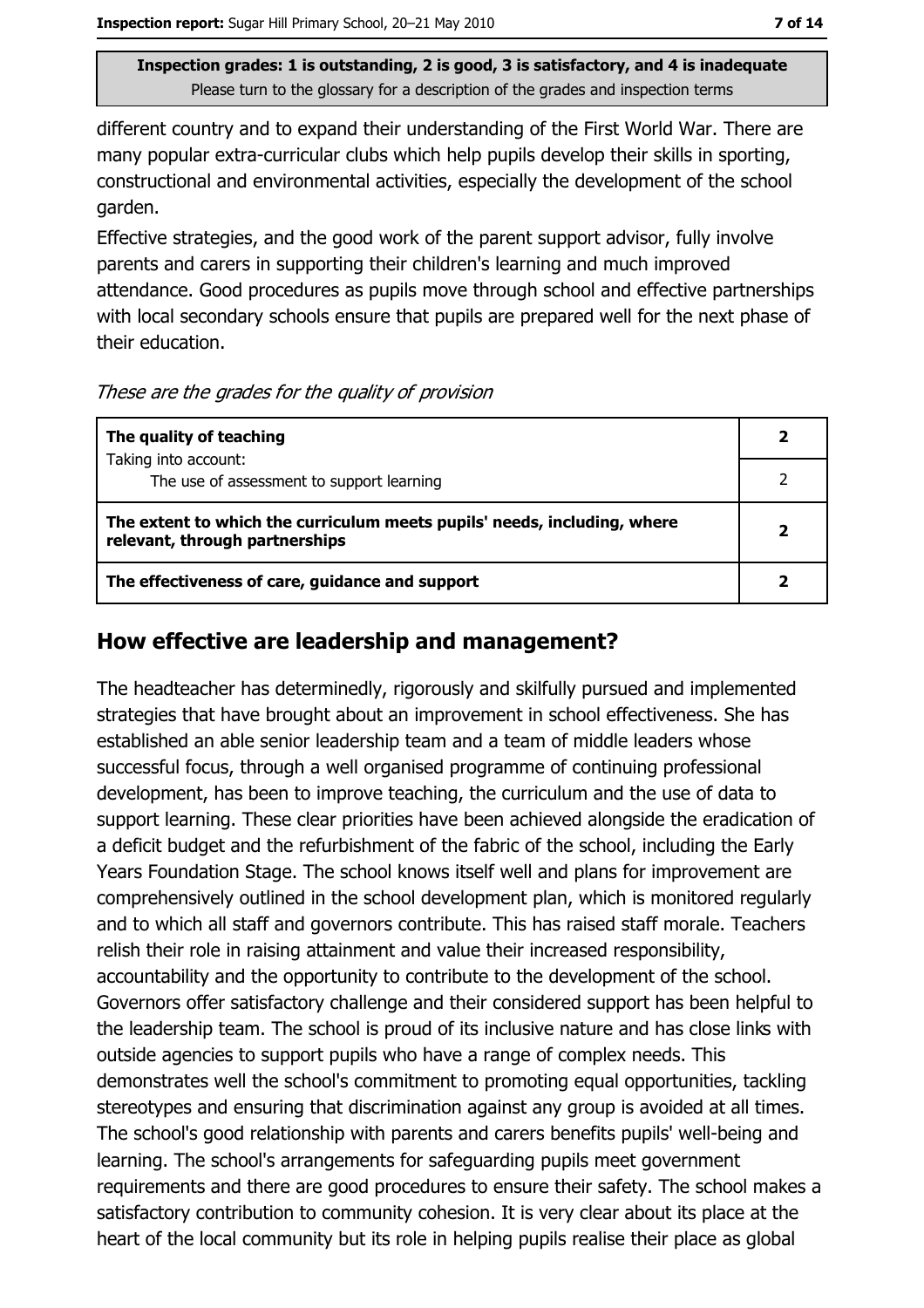citizens or as members of a culturally diverse society, is less well developed.

These are the grades for leadership and management

| The effectiveness of leadership and management in embedding ambition and<br>driving improvement                                                                     |                         |
|---------------------------------------------------------------------------------------------------------------------------------------------------------------------|-------------------------|
| Taking into account:<br>The leadership and management of teaching and learning                                                                                      | 2                       |
| The effectiveness of the governing body in challenging and supporting the<br>school so that weaknesses are tackled decisively and statutory responsibilities<br>met | 3                       |
| The effectiveness of the school's engagement with parents and carers                                                                                                | 2                       |
| The effectiveness of partnerships in promoting learning and well-being                                                                                              | $\overline{\mathbf{2}}$ |
| The effectiveness with which the school promotes equality of opportunity and<br>tackles discrimination                                                              | $\overline{\mathbf{2}}$ |
| The effectiveness of safeguarding procedures                                                                                                                        | $\overline{\mathbf{2}}$ |
| The effectiveness with which the school promotes community cohesion                                                                                                 | 3                       |
| The effectiveness with which the school deploys resources to achieve<br>value for money                                                                             | 2                       |

## **Early Years Foundation Stage**

Despite a wide range of ability, overall, children's skills on entry to Nursery are significantly below those expected for their age. Effective teaching helps children to make good progress but because of their diverse learning needs they remain below average as they enter Year 1. Particular weaknesses remain in their creative development, knowledge and understanding of the world, in their awareness of shape and space and in writing. Children feel safe, are confident, happy and settled and enjoy activities in all areas of learning. They particularly enjoy experimenting with water cascades to investigate forces, floating and sinking. They share their toys, work together happily and behave well. The school provides an attractive, well set out and vibrant learning environment, both indoors and outdoors, in which children flourish. A range of healthy snacks and drinking water and many opportunities for exercise help children develop a good understanding of how to stay healthy. Staff ensure that requirements regarding children's safety are met. The leader of the Early Years Foundation Stage and the very skilful teachers in the Reception classes, have an extremely clear understanding of how children learn. There is much useful information about children and their progress, and observations and assessments are very well used to inform their day-to-day planning. There is a strong team ethos amongst the many adults who skilfully and sensitively support children with a wide range of diverse needs. There are highly effective partnerships with parents and carers that enable children to settle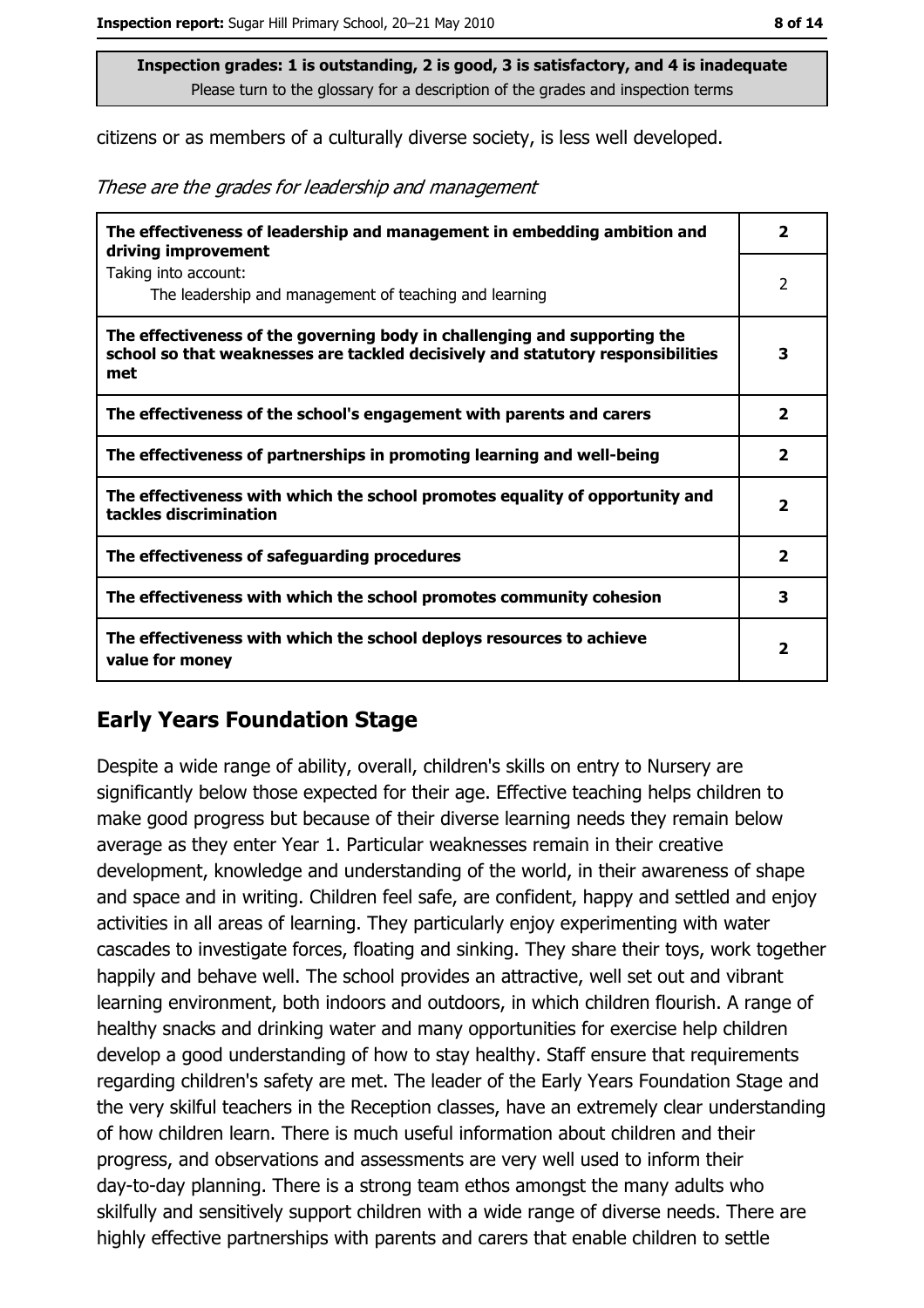quickly into the Nursery and Reception classes, and there are good arrangements for transition into Year 1.

These are the grades for the Early Years Foundation Stage

| <b>Overall effectiveness of the Early Years Foundation Stage</b>                             | 2 |
|----------------------------------------------------------------------------------------------|---|
| Taking into account:                                                                         |   |
| Outcomes for children in the Early Years Foundation Stage                                    |   |
| The quality of provision in the Early Years Foundation Stage                                 |   |
| The effectiveness of leadership and management of the Early Years<br><b>Foundation Stage</b> | 2 |

#### **Views of parents and carers**

A small minority of parents and carers responded to the questionnaire. The respondents support the school very strongly. Almost all like the way the school helps pupils to feel safe, stay healthy and enjoy their learning. Parents and carers are strongly supportive of the quality of teaching and the way the school informs them about their children's progress. The inspection agrees that these are positive features of the school. However, a very small minority of parents and carers indicated that they believed the school could be better led and managed, that behaviour could be better managed and that the school could help them support their children's learning more. Inspectors do not consider that these are areas for improvement.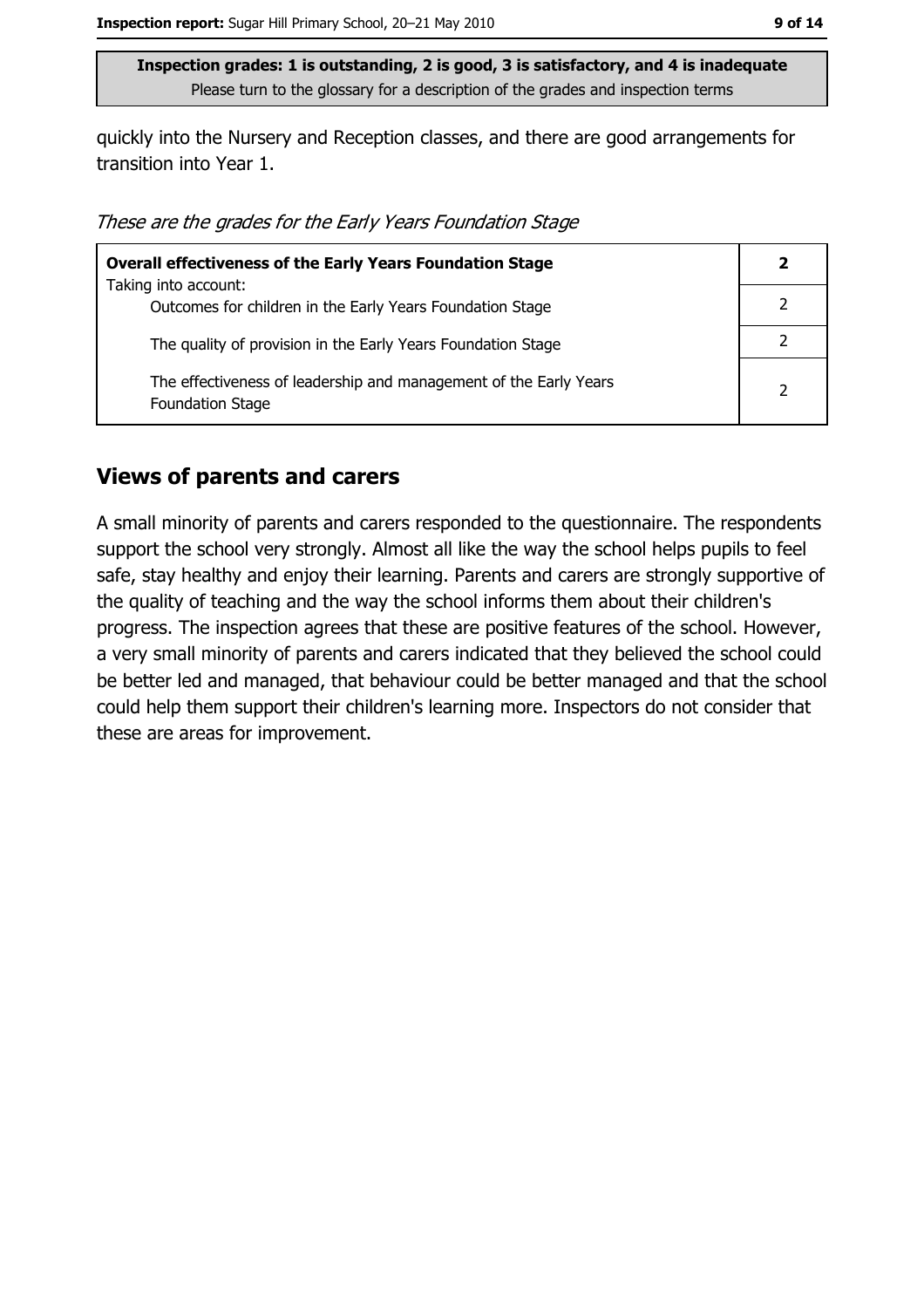#### Responses from parents and carers to Ofsted's questionnaire

Ofsted invited all the registered parents and carers of pupils registered at Sugar Hill Primary School to complete a questionnaire about their views of the school.

In the questionnaire, parents and carers were asked to record how strongly they agreed with 13 statements about the school.

The inspection team received 111 completed questionnaires by the end of the on-site inspection. In total, there are 415 pupils registered at the school.

| <b>Statements</b>                                                                                                                                                                                                                                       | <b>Strongly</b><br><b>Agree</b> |               | <b>Agree</b> |               | <b>Disagree</b> |                | <b>Strongly</b><br>disagree |                |
|---------------------------------------------------------------------------------------------------------------------------------------------------------------------------------------------------------------------------------------------------------|---------------------------------|---------------|--------------|---------------|-----------------|----------------|-----------------------------|----------------|
|                                                                                                                                                                                                                                                         | <b>Total</b>                    | $\frac{0}{0}$ | <b>Total</b> | $\frac{1}{2}$ | <b>Total</b>    | $\frac{1}{2}$  | <b>Total</b>                | $\frac{1}{2}$  |
| My child enjoys school                                                                                                                                                                                                                                  | 51                              | 46            | 59           | 53            | $\mathbf{1}$    | $\mathbf 1$    | $\Omega$                    | 0              |
| The school keeps my child<br>safe                                                                                                                                                                                                                       | 57                              | 51            | 50           | 45            | 4               | 4              | 0                           | 0              |
| The school informs me<br>about my child's progress                                                                                                                                                                                                      | 53                              | 48            | 57           | 51            | $\mathbf{1}$    | $\mathbf{1}$   | 0                           | 0              |
| My child is making enough<br>progress at this school                                                                                                                                                                                                    | 46                              | 41            | 53           | 48            | 10              | 9              | $\overline{2}$              | $\overline{2}$ |
| The teaching is good at this<br>school                                                                                                                                                                                                                  | 50                              | 45            | 53           | 48            | $\overline{7}$  | 6              | 0                           | 0              |
| The school helps me to<br>support my child's learning                                                                                                                                                                                                   | 43                              | 39            | 56           | 50            | 11              | 10             | 0                           | 0              |
| The school helps my child to<br>have a healthy lifestyle                                                                                                                                                                                                | 38                              | 34            | 68           | 61            | $\overline{2}$  | $\overline{2}$ | 1                           | $\mathbf{1}$   |
| The school makes sure that<br>my child is well prepared for<br>the future (for example<br>changing year group,<br>changing school, and for<br>children who are finishing<br>school, entering further or<br>higher education, or<br>entering employment) | 34                              | 31            | 67           | 60            | $\overline{4}$  | 4              | $\mathbf 0$                 | $\mathbf 0$    |
| The school meets my child's<br>particular needs                                                                                                                                                                                                         | 36                              | 32            | 66           | 59            | 9               | 8              | 0                           | 0              |
| The school deals effectively<br>with unacceptable behaviour                                                                                                                                                                                             | 37                              | 33            | 58           | 52            | 13              | 12             | 0                           | $\mathbf 0$    |
| The school takes account of<br>my suggestions and<br>concerns                                                                                                                                                                                           | 35                              | 32            | 58           | 52            | 12              | 11             | 0                           | 0              |
| The school is led and<br>managed effectively                                                                                                                                                                                                            | 45                              | 41            | 53           | 48            | 13              | 12             | $\bf{0}$                    | $\mathbf 0$    |
| Overall, I am happy with my<br>child's experience at this<br>school                                                                                                                                                                                     | 47                              | 42            | 53           | 48            | 6               | 5              | $\mathbf 0$                 | $\mathbf 0$    |

The table above summarises the responses that parents and carers made to each statement. The percentages indicate the proportion of parents and carers giving that response out of the total number of completed questionnaires. Where one or more parents and carers chose not to answer a particular question, the percentages will not add up to 100%.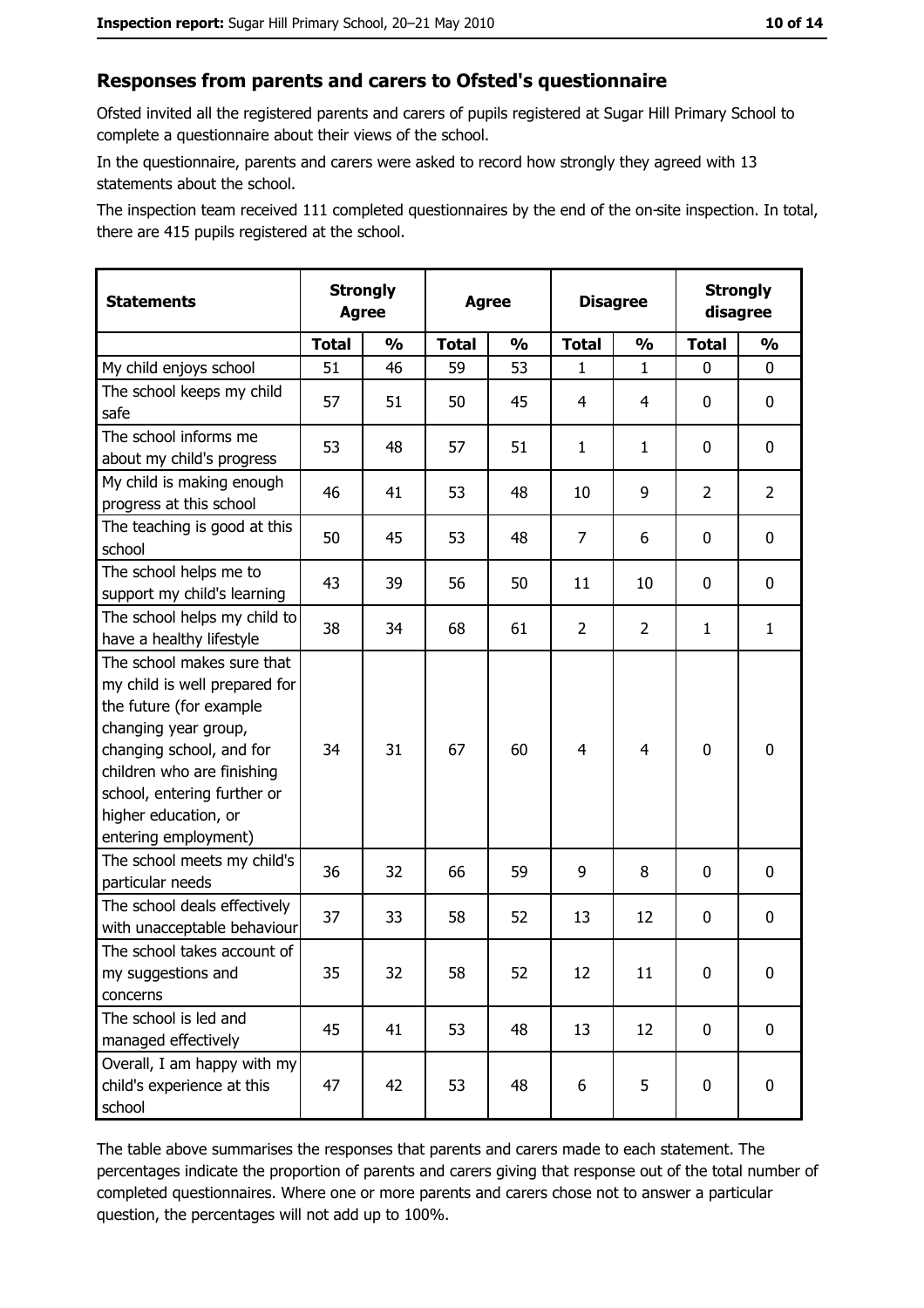# Glossary

| Grade   | <b>Judgement</b> | <b>Description</b>                                                                                                                                                                                                               |
|---------|------------------|----------------------------------------------------------------------------------------------------------------------------------------------------------------------------------------------------------------------------------|
| Grade 1 | Outstanding      | These features are highly effective. An oustanding<br>school provides exceptionally well for its pupils' needs.                                                                                                                  |
| Grade 2 | Good             | These are very positive features of a school. A school<br>that is good is serving its pupils well.                                                                                                                               |
| Grade 3 | Satisfactory     | These features are of reasonable quality. A satisfactory<br>school is providing adequately for its pupils.                                                                                                                       |
| Grade 4 | Inadequate       | These features are not of an acceptable standard. An<br>inadequate school needs to make significant<br>improvement in order to meet the needs of its pupils.<br>Ofsted inspectors will make further visits until it<br>improves. |

# What inspection judgements mean

## **Overall effectiveness of schools**

|                       | Overall effectiveness judgement (percentage of<br>schools) |      |                     |                   |
|-----------------------|------------------------------------------------------------|------|---------------------|-------------------|
| <b>Type of school</b> | <b>Outstanding</b>                                         | Good | <b>Satisfactory</b> | <b>Inadequate</b> |
| Nursery schools       | 51                                                         | 45   | 0                   | 4                 |
| Primary schools       | 6                                                          | 41   | 42                  | 10                |
| Secondary schools     | 8                                                          | 34   | 44                  | 14                |
| Sixth forms           | 10                                                         | 37   | 50                  | 3                 |
| Special schools       | 32                                                         | 38   | 25                  | 5                 |
| Pupil referral units  | 12                                                         | 43   | 31                  | 14                |
| All schools           | 9                                                          | 40   | 40                  | 10                |

New school inspection arrangements were introduced on 1 September 2009. This means that inspectors now make some additional judgements that were not made previously.

The data in the table above is for the period 1 September to 31 December 2009 and is the most recently published data available (see www.ofsted.gov.uk). Please note that the sample of schools inspected during the autumn term 2009 was not representative of all schools nationally, as weaker schools are inspected more frequently than good or outstanding schools.

Percentages are rounded and do not always add exactly to 100. Secondary school figures include those that have sixth forms, and sixth form figures include only the data specifically for sixth form inspection judgements.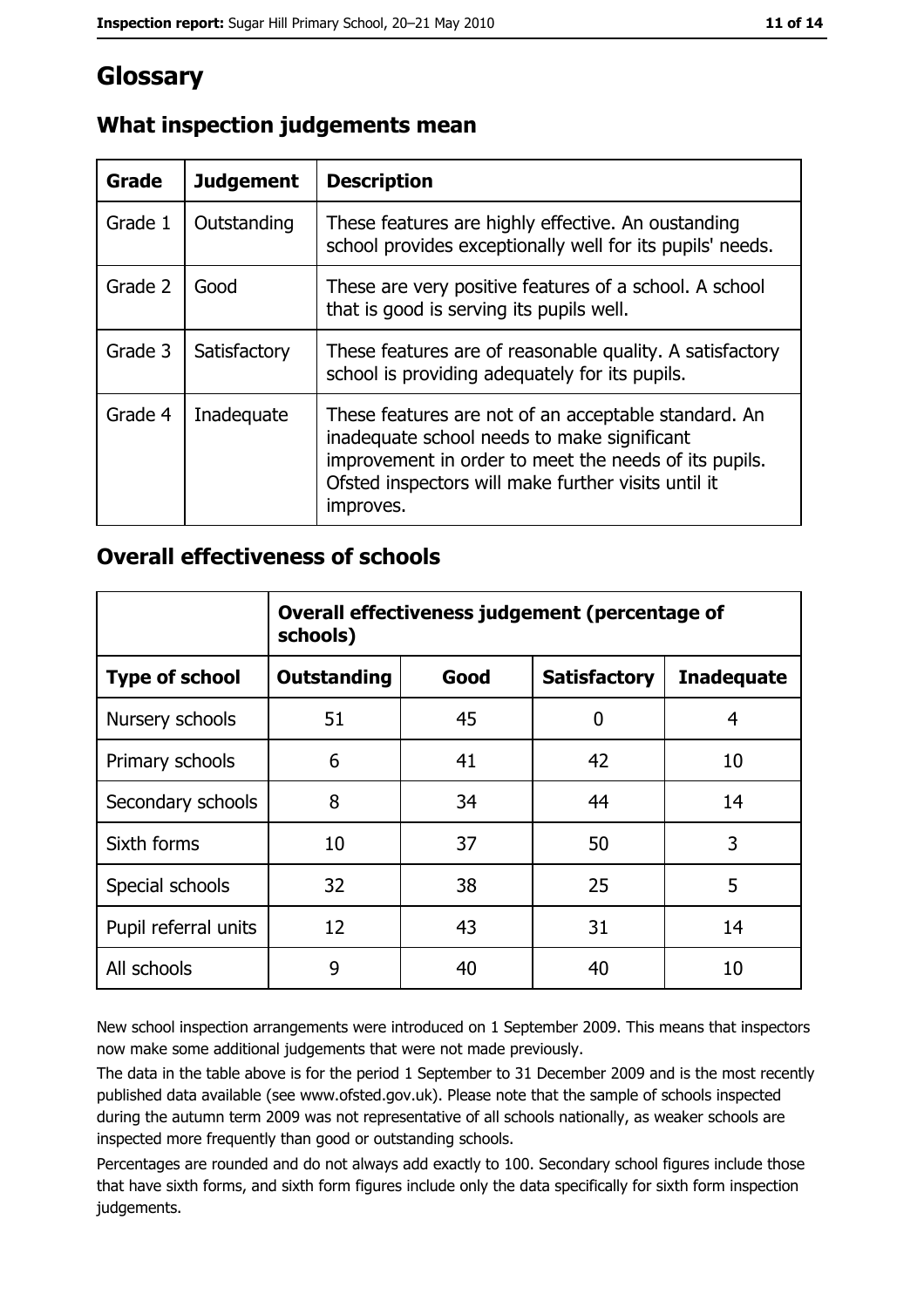# **Common terminology used by inspectors**

| Achievement:                  | the progress and success of a pupil in<br>their learning, development or training.                                                                                                                                                                                                                           |
|-------------------------------|--------------------------------------------------------------------------------------------------------------------------------------------------------------------------------------------------------------------------------------------------------------------------------------------------------------|
| Attainment:                   | the standard of the pupils' work shown by<br>test and examination results and in<br>lessons.                                                                                                                                                                                                                 |
| Capacity to improve:          | the proven ability of the school to<br>continue improving. Inspectors base this<br>judgement on what the school has<br>accomplished so far and on the quality of<br>its systems to maintain improvement.                                                                                                     |
| Leadership and management:    | the contribution of all the staff with<br>responsibilities, not just the headteacher,<br>to identifying priorities, directing and<br>motivating staff and running the school.                                                                                                                                |
| Learning:                     | how well pupils acquire knowledge,<br>develop their understanding, learn and<br>practise skills and are developing their<br>competence as learners.                                                                                                                                                          |
| <b>Overall effectiveness:</b> | inspectors form a judgement on a school's<br>overall effectiveness based on the findings<br>from their inspection of the school. The<br>following judgements, in particular,<br>influence what the overall effectiveness<br>judgement will be.                                                               |
|                               | The school's capacity for sustained<br>improvement.<br>Outcomes for individuals and groups<br>of pupils.<br>The quality of teaching.<br>The extent to which the curriculum<br>meets pupil's needs, including where<br>relevant, through partnerships.<br>The effectiveness of care, guidance<br>and support. |
| Progress:                     | the rate at which pupils are learning in<br>lessons and over longer periods of time. It<br>is often measured by comparing the<br>pupils' attainment at the end of a key<br>stage with their attainment when they<br>started.                                                                                 |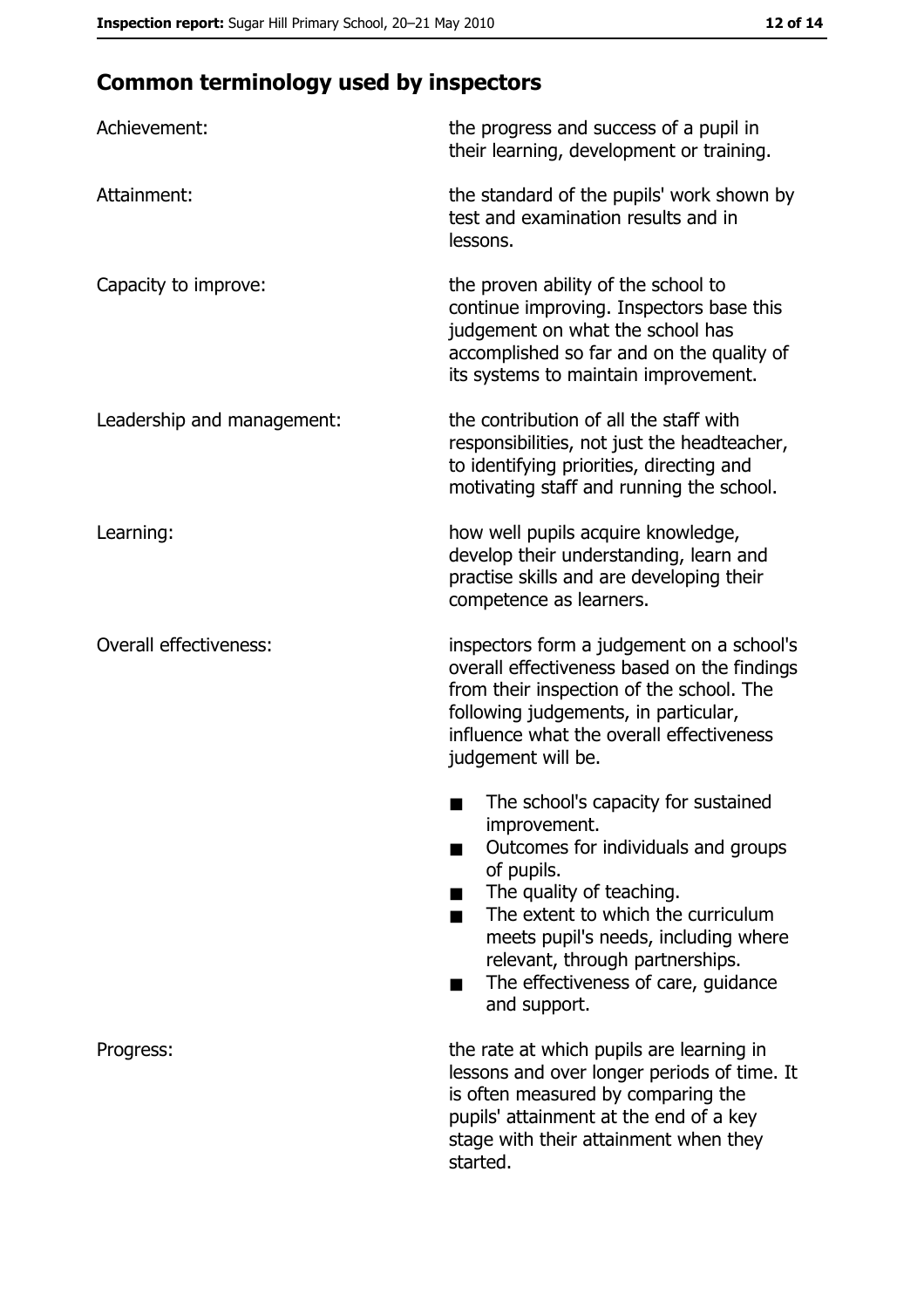This letter is provided for the school, parents and carers to share with their children. It describes Ofsted's main findings from the inspection of their school.



24 May 2010

Dear Pupils

Inspection of Sugar Hill Primary School, Newton Aycliffe, DL5 5NU

On behalf of the inspection team, thank you so much for making us welcome when we inspected your school.

You go to a good school. Teachers help you learn well and tell you clearly how to improve your work. They also know what to do to make the school even better. The team was impressed by the pride you take in your work and how hard you work in lessons. You behave very well, show great respect for one another and look after one another admirably. You are very polite and helpful and we enjoyed talking to you about your school. You told us that you look forward to coming to school because you like your teachers and appreciate the activities the school provides for you, such as visits and clubs, including your garden. Your parents and carers like the school very much. Your teachers try hard to make your lessons fun and all staff care for you extremely well.

I have asked your teachers to do the following things to help your school to improve even more:

- help you to reach higher standards at the end of Year 6  $\blacksquare$
- develop the curriculum further so that you have more chances to investigate  $\blacksquare$ together, solve problems and to apply your skills
- help you to learn more about life in other countries and about the people from  $\blacksquare$ different cultures who live in the United Kingdom.

You can help by continuing to do your best and attending regularly. I wish you every success in the future.

Yours sincerely Mr Gordon Potter Lead inspector